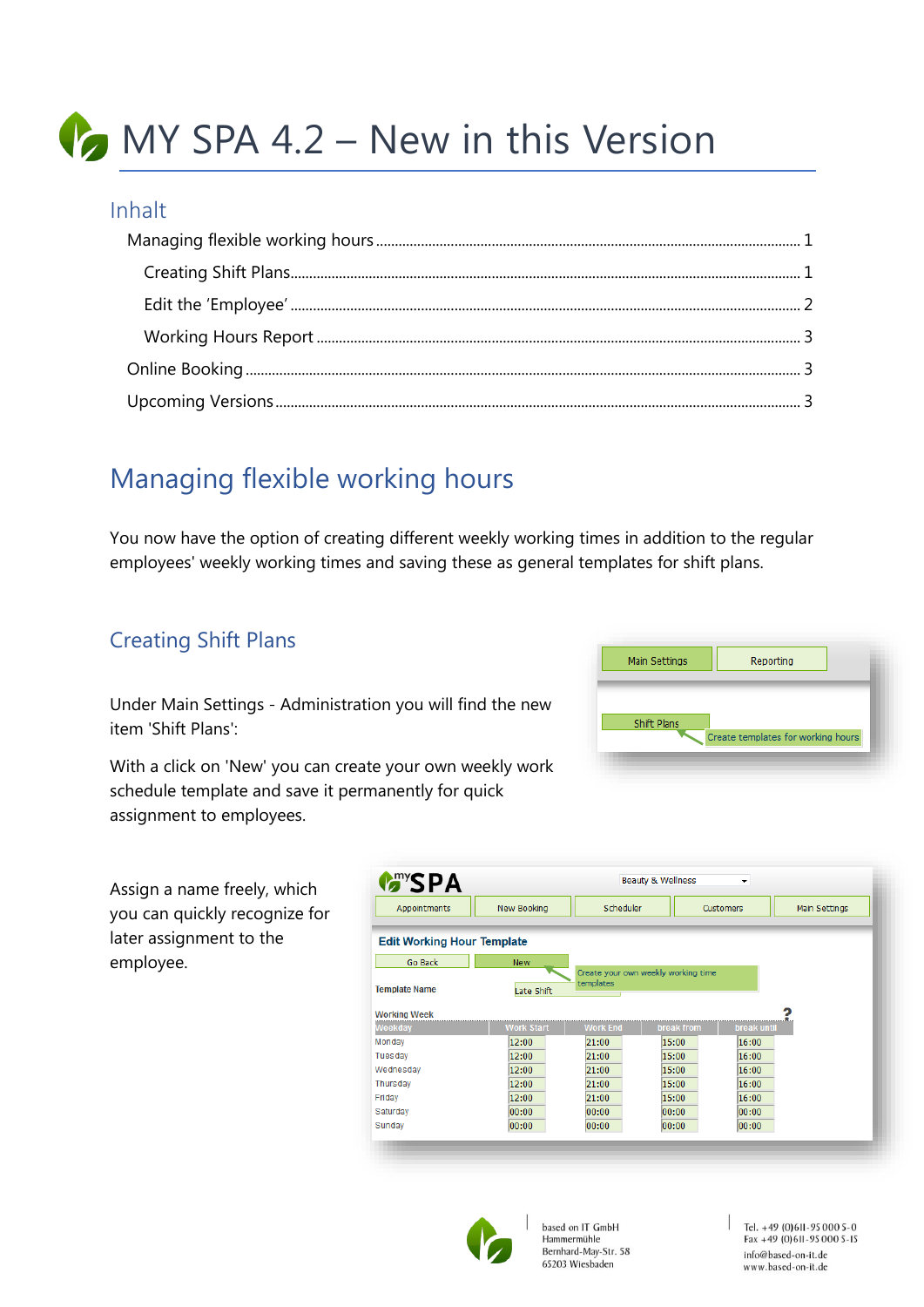### <span id="page-1-0"></span>Edit the 'Employee' Data

Under Main Settings - Employees you will find the new item 'Working Hours':

You will now see the list of your active employees for one week, with the current week preselected at the beginning.

| <b>Working Hours</b><br>Edit your weekly employees working<br>hours | Main Settings | Reporting |  |
|---------------------------------------------------------------------|---------------|-----------|--|
|                                                                     |               |           |  |
|                                                                     |               |           |  |

|                                     | Start Search                                                                                                                                                                     | <b>Extended Search</b>                                                       | <b>New</b><br><b>Working Hours</b>      |                           |                                                    |                      |                    |
|-------------------------------------|----------------------------------------------------------------------------------------------------------------------------------------------------------------------------------|------------------------------------------------------------------------------|-----------------------------------------|---------------------------|----------------------------------------------------|----------------------|--------------------|
| Please choose a week:               | $\bullet$<br><b>April 2019</b><br>Fri<br>Mon<br>Thu<br><b>Wild</b><br>$4$ 5<br>$\overline{2}$<br>10 <sup>1</sup><br>$+11$<br>$\circ$<br>$17-17$<br>$15-15$<br>$22\,$<br>23<br>24 | $\bullet$<br>Sat<br>sun<br>6<br>12<br>13<br>14<br>18 19 20<br>25 26 27<br>28 | Week 16/2019 from 04/15/2019-04/21/2019 |                           |                                                    |                      |                    |
|                                     | $\left 29\right  = \left 30\right $                                                                                                                                              |                                                                              |                                         |                           |                                                    |                      |                    |
| <b>Employee</b>                     | Monday, 04/15/2019                                                                                                                                                               | Tuesday, 04/16/2019                                                          | Wednesday, 04/17/2019                   | Thursday, 04/18/2019      | Friday, 04/19/2019                                 | Saturday, 04/20/2019 | Sunday, 04/21/2019 |
|                                     | a kata ing Pa<br>.                                                                                                                                                               | a se por el p<br>.                                                           | a kata<br>a kata                        | a kata<br>and the control | a kata ing Kabupatèn Kabupatèn Kabupatèn<br>a kata | .                    | .                  |
| Alexandra Adams<br>Andreas Olenberg | a kata sa Tanzania.                                                                                                                                                              | a shekara<br>a da bar                                                        |                                         |                           | <u> Timbul T</u><br><b>TIME</b>                    | .                    | .                  |

By clicking on the magnifying glass next to the employee name, you can enter the employee's different working times for this week, or load a working time schema from your previously created working time templates.

| Name                | Mrs Alexandra Adams  |                |                   |             |
|---------------------|----------------------|----------------|-------------------|-------------|
| Week                | 16/2019              |                |                   |             |
| <b>Template</b>     | ÷                    |                |                   |             |
| <b>Working Week</b> | Frühschicht          |                |                   |             |
| Weekday             | Halbtags Früh        | <b>prk End</b> | <b>break from</b> | break until |
| Monday              |                      | 1:00           | 15:00             | 16:00       |
| Tuesday             | Spätdienst           | 1:00           | 15:00             | 16:00       |
| Wednesday           | <b>Opening Hours</b> | 1:00           | 15:00             | 16:00       |
| Thursday            | 12:00                | 21:00          | 15:00             | 16:00       |
| Friday              | 12:00                | 21:00          | 15:00             | 16:00       |
| Saturday            | 00:00                | 00:00          | 00:00             | 00:00       |
| Sunday              | 00:00                | 00:00          | 00:00             | 00:00       |

| April 2019 |                |    |    |    |    |     |
|------------|----------------|----|----|----|----|-----|
| Mo         | <b>DI</b>      | MI | Do | Fr | Sa | \$o |
| f          | $\overline{2}$ | 3  | x  | 5  | 6  |     |
| 8          | 9              | 10 | 11 | 12 | 13 | 14  |
| 15         | 16             | 17 | 18 | 19 | 20 | 21  |
| 22         | 23             | 24 | 25 | 26 | 27 | 28  |
| 29         | 30             |    |    |    |    |     |

Click on the calendar to switch to a specific week.



based on IT GmbH Hammermühle Bernhard-May-Str. 58 65203 Wiesbaden